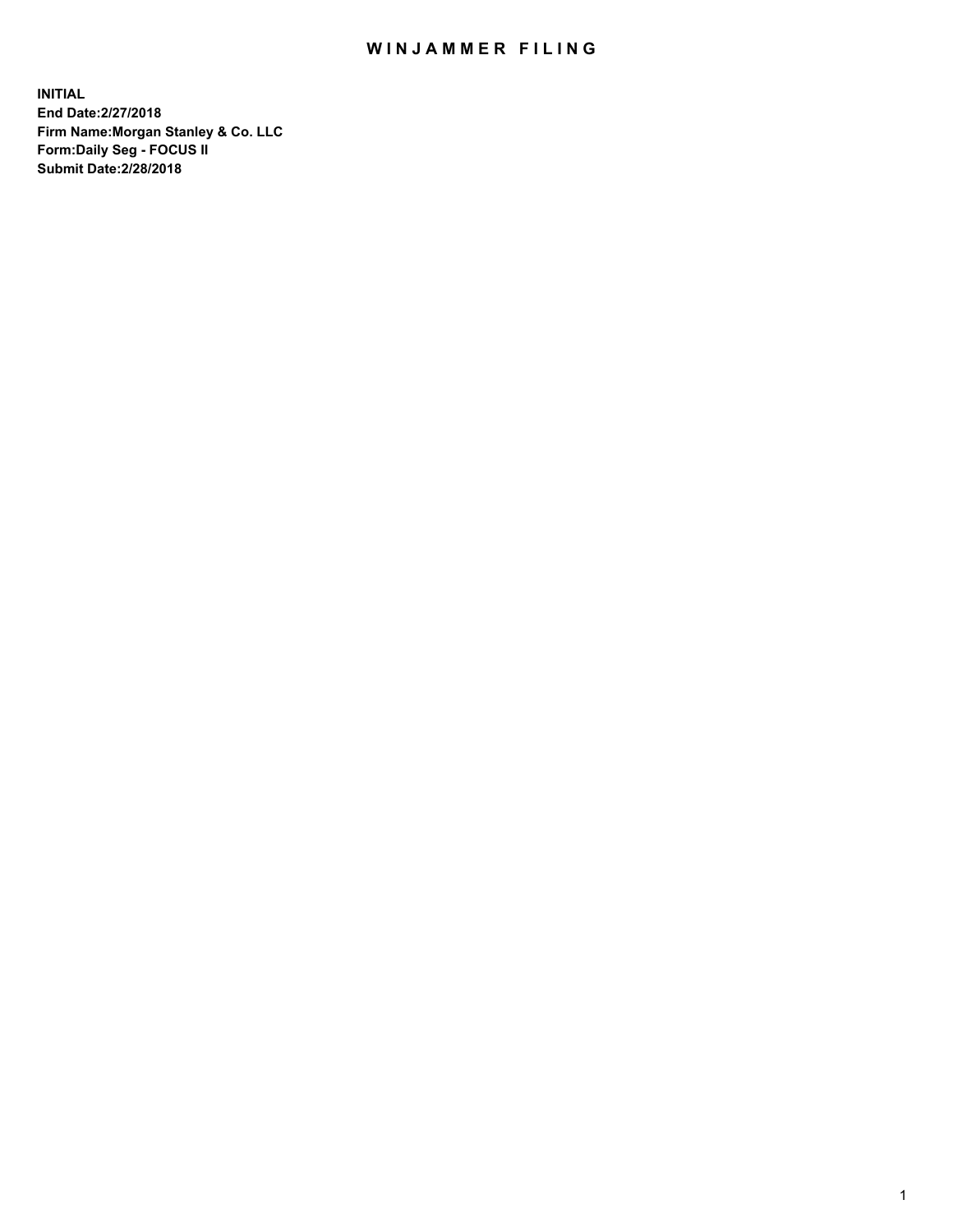## **INITIAL End Date:2/27/2018 Firm Name:Morgan Stanley & Co. LLC Form:Daily Seg - FOCUS II Submit Date:2/28/2018 Daily Segregation - Cover Page**

| Name of Company<br><b>Contact Name</b><br><b>Contact Phone Number</b><br><b>Contact Email Address</b>                                                                                                                                                                                                                          | Morgan Stanley & Co. LLC<br>Ikram Shah<br>212-276-0963<br>lkram.shah@morganstanley.com |
|--------------------------------------------------------------------------------------------------------------------------------------------------------------------------------------------------------------------------------------------------------------------------------------------------------------------------------|----------------------------------------------------------------------------------------|
| FCM's Customer Segregated Funds Residual Interest Target (choose one):<br>a. Minimum dollar amount: ; or<br>b. Minimum percentage of customer segregated funds required:%; or<br>c. Dollar amount range between: and; or<br>d. Percentage range of customer segregated funds required between:% and%.                          | 331,000,000<br><u>0</u><br>0 <sub>0</sub><br>00                                        |
| FCM's Customer Secured Amount Funds Residual Interest Target (choose one):<br>a. Minimum dollar amount: ; or<br>b. Minimum percentage of customer secured funds required:%; or<br>c. Dollar amount range between: and; or<br>d. Percentage range of customer secured funds required between:% and%.                            | 140,000,000<br>0 <sub>0</sub><br>0 <sub>0</sub>                                        |
| FCM's Cleared Swaps Customer Collateral Residual Interest Target (choose one):<br>a. Minimum dollar amount: ; or<br>b. Minimum percentage of cleared swaps customer collateral required:% ; or<br>c. Dollar amount range between: and; or<br>d. Percentage range of cleared swaps customer collateral required between:% and%. | 92,000,000<br>0 <sub>0</sub><br><u>00</u>                                              |

Attach supporting documents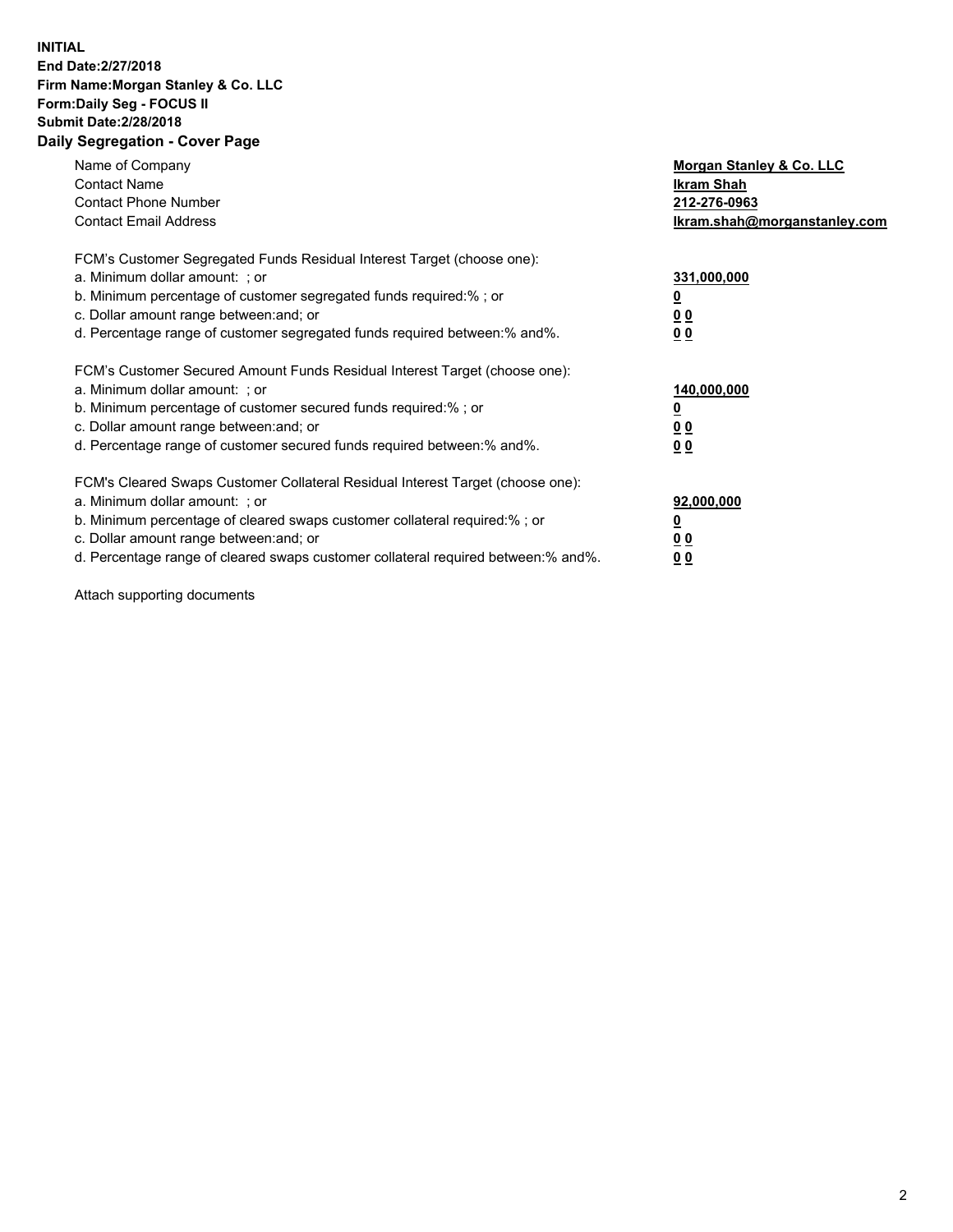## **INITIAL End Date:2/27/2018 Firm Name:Morgan Stanley & Co. LLC Form:Daily Seg - FOCUS II Submit Date:2/28/2018 Daily Segregation - Secured Amounts**

Foreign Futures and Foreign Options Secured Amounts Amount required to be set aside pursuant to law, rule or regulation of a foreign government or a rule of a self-regulatory organization authorized thereunder

- 1. Net ledger balance Foreign Futures and Foreign Option Trading All Customers A. Cash **3,006,585,733** [7315]
	- B. Securities (at market) **1,772,722,935** [7317]
- 2. Net unrealized profit (loss) in open futures contracts traded on a foreign board of trade **488,111,679** [7325]
- 3. Exchange traded options
	- a. Market value of open option contracts purchased on a foreign board of trade **23,042,904** [7335]
	- b. Market value of open contracts granted (sold) on a foreign board of trade **-22,368,760** [7337]
- 4. Net equity (deficit) (add lines 1. 2. and 3.) **5,268,094,491** [7345]
- 5. Account liquidating to a deficit and account with a debit balances gross amount **14,491,975** [7351] Less: amount offset by customer owned securities **-11,666,597** [7352] **2,825,378**
- 6. Amount required to be set aside as the secured amount Net Liquidating Equity Method (add lines 4 and 5)
- 7. Greater of amount required to be set aside pursuant to foreign jurisdiction (above) or line 6.

## FUNDS DEPOSITED IN SEPARATE REGULATION 30.7 ACCOUNTS

- 1. Cash in banks
	- A. Banks located in the United States **81,193,116** [7500]
	- B. Other banks qualified under Regulation 30.7 **1,032,803,206** [7520] **1,113,996,322**
- 2. Securities
	- A. In safekeeping with banks located in the United States **295,846,045** [7540]
	- B. In safekeeping with other banks qualified under Regulation 30.7 **0** [7560] **295,846,045** [7570]
- 3. Equities with registered futures commission merchants
	-
	-
	- C. Unrealized gain (loss) on open futures contracts **-544,996** [7600]
	- D. Value of long option contracts **0** [7610]
- E. Value of short option contracts **0** [7615] **5,862,459** [7620]
- 4. Amounts held by clearing organizations of foreign boards of trade
	-
	-
	- C. Amount due to (from) clearing organization daily variation **0** [7660]
	- D. Value of long option contracts **0** [7670]
	- E. Value of short option contracts **0** [7675] **0** [7680]
- 5. Amounts held by members of foreign boards of trade
	-
	-
	- C. Unrealized gain (loss) on open futures contracts **488,656,676** [7720]
	- D. Value of long option contracts **23,042,904** [7730]
	- E. Value of short option contracts **-22,368,760** [7735] **4,088,014,398**
- 6. Amounts with other depositories designated by a foreign board of trade **0** [7760]
- 7. Segregated funds on hand **0** [7765]
- 8. Total funds in separate section 30.7 accounts **5,503,719,224** [7770]
- 9. Excess (deficiency) Set Aside for Secured Amount (subtract line 7 Secured Statement Page 1 from Line 8)
- 10. Management Target Amount for Excess funds in separate section 30.7 accounts **140,000,000** [7780]
- 11. Excess (deficiency) funds in separate 30.7 accounts over (under) Management Target **92,799,355** [7785]

**0** [7305]

[7354] **5,270,919,869** [7355]

**5,270,919,869** [7360]

[7530]

 A. Cash **6,407,455** [7580] B. Securities **0** [7590]

 A. Cash **0** [7640] B. Securities **0** [7650]

 A. Cash **2,121,806,688** [7700] B. Securities **1,476,876,890** [7710] [7740] **232,799,355** [7380]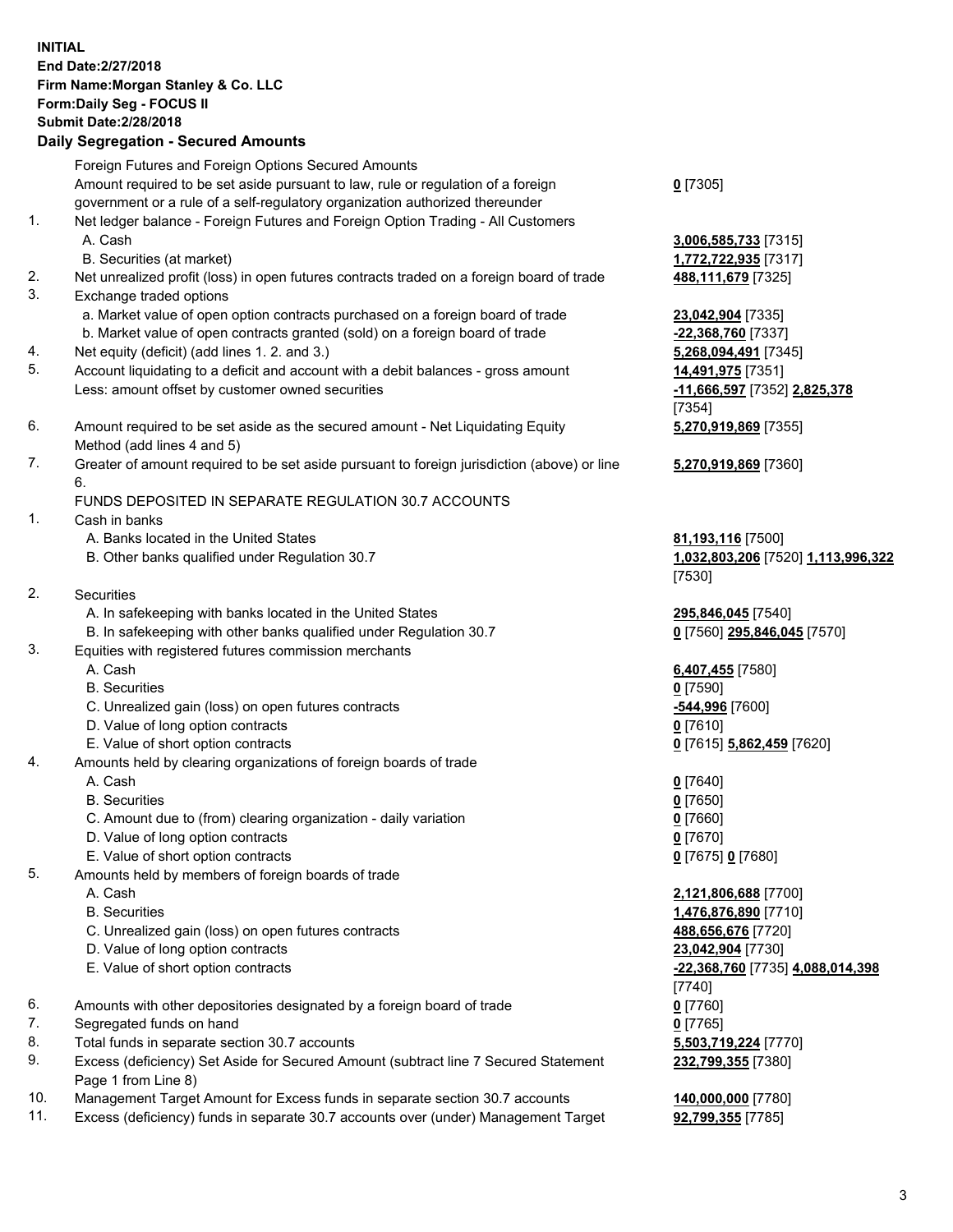**INITIAL End Date:2/27/2018 Firm Name:Morgan Stanley & Co. LLC Form:Daily Seg - FOCUS II Submit Date:2/28/2018 Daily Segregation - Segregation Statement** SEGREGATION REQUIREMENTS(Section 4d(2) of the CEAct) 1. Net ledger balance A. Cash **8,393,678,273** [7010] B. Securities (at market) **5,202,578,385** [7020] 2. Net unrealized profit (loss) in open futures contracts traded on a contract market **1,233,607,553** [7030] 3. Exchange traded options A. Add market value of open option contracts purchased on a contract market **450,120,577** [7032] B. Deduct market value of open option contracts granted (sold) on a contract market **-702,491,674** [7033] 4. Net equity (deficit) (add lines 1, 2 and 3) **14,577,493,114** [7040] 5. Accounts liquidating to a deficit and accounts with debit balances - gross amount **686,455,607** [7045] Less: amount offset by customer securities **and the securities of the securities of the securities of the securities of the securities of the securities of the securities of the securities of the securities of the securiti** [7050] 6. Amount required to be segregated (add lines 4 and 5) **14,628,074,248** [7060] FUNDS IN SEGREGATED ACCOUNTS 7. Deposited in segregated funds bank accounts A. Cash **3,901,924,549** [7070] B. Securities representing investments of customers' funds (at market) **0** [7080] C. Securities held for particular customers or option customers in lieu of cash (at market) **1,021,606,036** [7090] 8. Margins on deposit with derivatives clearing organizations of contract markets A. Cash **6,300,605,107** [7100] B. Securities representing investments of customers' funds (at market) **0** [7110] C. Securities held for particular customers or option customers in lieu of cash (at market) **4,180,972,349** [7120] 9. Net settlement from (to) derivatives clearing organizations of contract markets **-140,226,260** [7130] 10. Exchange traded options A. Value of open long option contracts **450,120,577** [7132] B. Value of open short option contracts **-702,491,674** [7133] 11. Net equities with other FCMs A. Net liquidating equity **2,454,544** [7140] B. Securities representing investments of customers' funds (at market) **0** [7160] C. Securities held for particular customers or option customers in lieu of cash (at market) **0** [7170] 12. Segregated funds on hand **0** [7150] 13. Total amount in segregation (add lines 7 through 12) **15,014,965,228** [7180] 14. Excess (deficiency) funds in segregation (subtract line 6 from line 13) **386,890,980** [7190]

- 15. Management Target Amount for Excess funds in segregation **331,000,000** [7194]
- 16. Excess (deficiency) funds in segregation over (under) Management Target Amount Excess

**55,890,980** [7198]